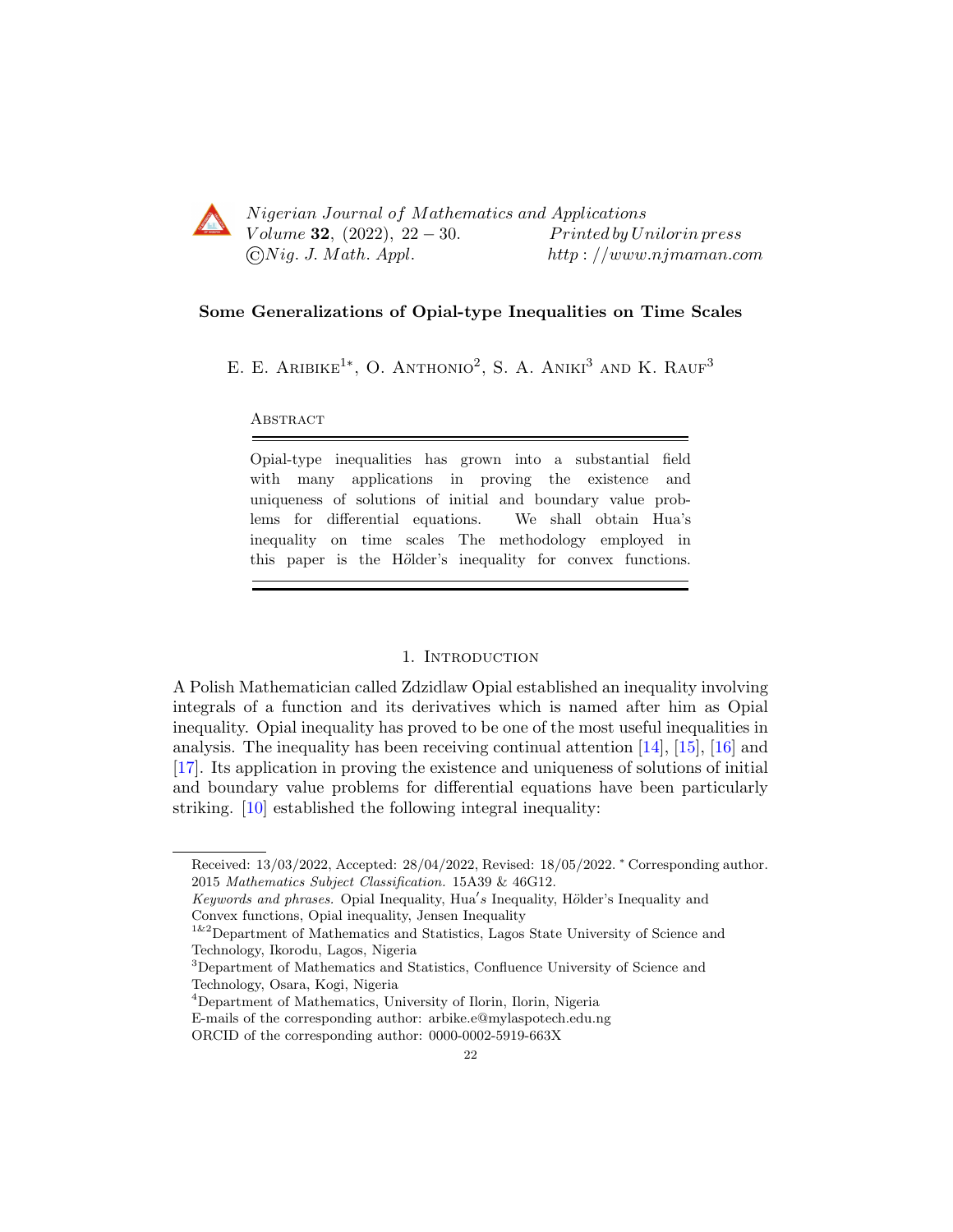**Theorem 1.1.** If  $f(x)$  is absolutely continuous on  $[0, h]$  be such that  $f(0) =$  $f(h) = 0$  and  $f(x) > 0$  on  $(0, h)$ , then

<span id="page-1-0"></span>(1) 
$$
\int_0^h |f(x)f'(x)| dx \leq \frac{h}{4} \int_0^h (f'(x))^2 dx.
$$

In  $(1)$ ,  $\frac{h}{4}$  is the best possible constant.

Shortly after the publication of Opial inequality, [\[9\]](#page-7-1) provided a modified version of Opial' results. He observed that the absolute in  $(1)$  is not necessary if  $f(x)$  is absolutely continuous and his result is stated as follows:

<span id="page-1-1"></span>**Theorem 1.2.** If  $f(x)$  is absolutely continuous on [0, h] with  $f(0) = 0$ , then

<span id="page-1-2"></span>(2) 
$$
\int_0^h f(x)f'(x)dx \leq \frac{h}{2} \int_0^h (f'(x))^2 dx.
$$

A non-trivial generalization on Theorem [1](#page-1-1).2 was established by Hua [\[8\]](#page-7-2)

**Theorem 1.3.** Let  $x(t)$  be absolutely continuous on [0, a] and  $x(0) = 0$ . If  $l > 0$ , then

(3) 
$$
\int_0^a |x^l(t)x'(t)|dt \leq \frac{a^l}{l+1} \int_0^a |x'(t)|^{l+1} dt.
$$

[\[12\]](#page-7-3) established the following:

**Theorem 1.4.** Let  $f(t)$  and  $g(t)$  be convex and increasing function on  $[0, \infty]$ with  $f(0) = 0$  and let  $p(t) \geq 0$ ,  $p'(t) > 0$ ,  $t \in [\alpha, r]$  with  $p(t) = 0$ . If  $x(t)$  is absolutely continuous on  $(\alpha, r)$  and  $x(\alpha) = 0$ , then

$$
(4) \ f\left(\int_{\alpha}^{r} p'(t)g\left(\frac{|x'(t)|}{p'(t)}\right)dt\right) \geq \int_{\alpha}^{r} p'(t)g\left(\frac{|x'(t)|}{p'(t)}\right)\left[f'\left(p(t)g\left(\frac{|x(t)|}{p(t)}\right)\right)\right]dt.
$$

 $[6]$  got a result which is a special case of Shum-Opial's inequality. This occurs when the main functions do not change in the interval  $[a, b]$ . In tir work, they took a class of functions that satisfied a condition and obtain generalization of the special case using adaptation of Jensen's inequality for convex functions. They obtained the following result:

**Theorem 1.5.** Let  $f(t)$  be continuous and non-decreasing function on [a, b], and  $0 \le a \le b < \infty$  with  $f(t) > 0$  for  $t > 0$ . Suppose that  $p \ge l \ge 1, q > 0, 0 <$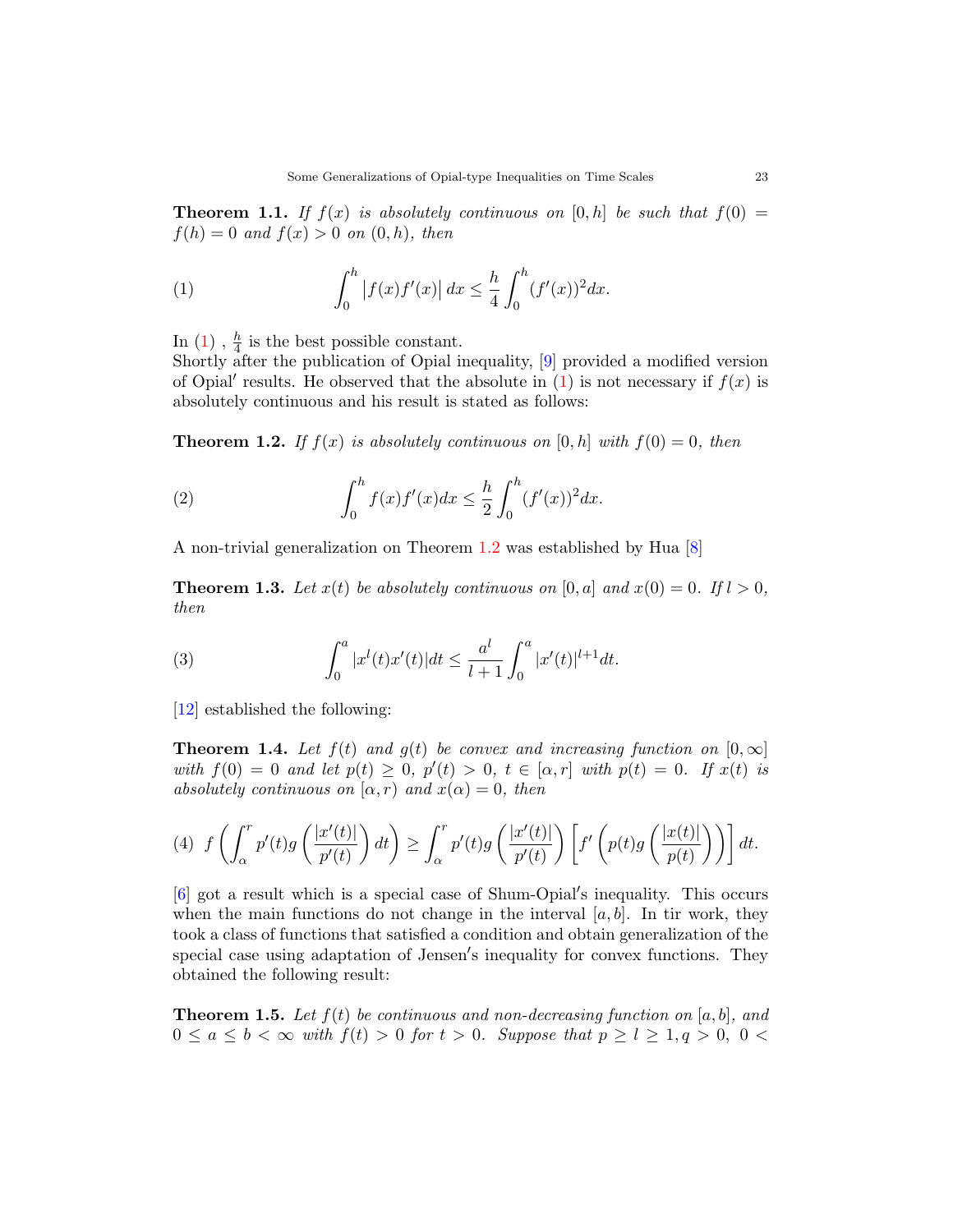$l + q \leq p$  and  $\delta > 0$ . Then,

<span id="page-2-0"></span>
$$
\int_{a}^{b} t^{\delta l - 1} f^{q}(t) \left[ \int_{t}^{b} f(s) ds \right]^{l} dt
$$
\n
$$
(5) \leq [\delta^{-1}]^{(lp - (l+q) + p)/p} \left[ \frac{p}{l+q} \right] \left[ \int_{a}^{b} (f^{p}(s)) s^{\frac{lp(1+\delta)}{l+q} - 1} ds \right]^{\frac{(l+q)}{p}}
$$
\n
$$
+ [\delta^{-1}]^{(lp - (l+q) + p)/p} \left[ \frac{p}{l+q} \right] a^{\delta \frac{(l+q)}{p}} \left[ \int_{a}^{b} f^{p}(s) s^{\frac{lp(1+\delta)}{l+q} - (1+\delta)} ds \right]^{\frac{(l+q)}{p}}
$$

[\[1\]](#page-7-5) generalized Opial-type inequalities for independent variables as follows:

**Theorem 1.6.** Let  $m \geq 2$  and let  $f_i, D^1 f_i ... D^m f_i$ ,  $i = 1, ..., n$  be real valued continuous function on  $\tau$  with  $f_i(t)|_{t_i} = a_i = 0, i = 1, ..., n, j = 1, ...$  or  $f_i(t)|_{t_1} = a_1 = D_i(t)|_{t_2} = a_2 = \dots = D_i(t)|_{t_m} = a_m = 0 \quad i = 1, \dots, n$ 

.

Let F be a non-negative and differentiable function on  $[0, \infty]$  with  $F(0, ..., 0) = 0$ such that  $D_iF$ ,  $i = 1, \dots, n$  are non-negative, continuous and non-decreasing on  $[0,\infty]^n$ . Then the integral inequality (6)

$$
\int_{\tau} \sum_{i=1}^{n} D_{i}F|f_{1}(t)|, \ldots, |f_{n}(t)||D^{m}f_{i}(t)|dt \leq F\left[\int_{\tau} |D^{m}f_{1}(t)|dt, \ldots, \int_{\tau} |D^{m}f_{n}(t)|dt\right].
$$

The time scale analysis discussed in [\[4\]](#page-7-6) and [\[5\]](#page-7-7) summarises the time scale calculus while [\[13\]](#page-8-4) discussed several possible applications on time scales.

However, the study of dynamic inequalities of Opial types on time scales is initiated by [\[3\]](#page-7-8) and only recently received a lot of attention and lots of papers have been written.

Throughout this work, we denote  $f^{\sigma}$ : =  $f \circ \sigma$ , where the forward jump operator  $\sigma$  is defined by  $\sigma(t) := \inf\{s \in \mathbb{T} : s > t\}.$  Also, if  $t < sup\mathbb{T}$  and  $\sigma(t) = t$ , then t is called right-dense and if  $t > inf\mathbb{T}$  and  $\rho(t) = t$ , then t is called left-dense. Points that are right-dense and left-dense at the same time are called dense. The graininess function  $\mu : \mathbb{T} \to \mathbb{R}^+$  is defined by  $\mu := \sigma(t) - t$ . If  $\mathbb{T}^k := \mathbb{T} - \{m\}$ if  $\mathbb T$  has a left-scattered maximum m, otherwise  $\mathbb T^k := \mathbb T$ . We will assume that sup  $\mathbb{T} = \infty$  and define the time scale interval  $[a, b]_{\mathbb{T}}$  by  $[a, b]_{\mathbb{T}} := [a, b \cap \mathbb{T}]$ . We will frequently use the results in the following theorem as discussed in [\[7\]](#page-7-9).

**Theorem 1.7.** Assume  $f : \mathbb{T} \to \mathbb{R}$  is a function and let  $t \in \mathbb{T}^k$ . Then we have the following:

(1) If f is differentiable at t, then f is continuous at t.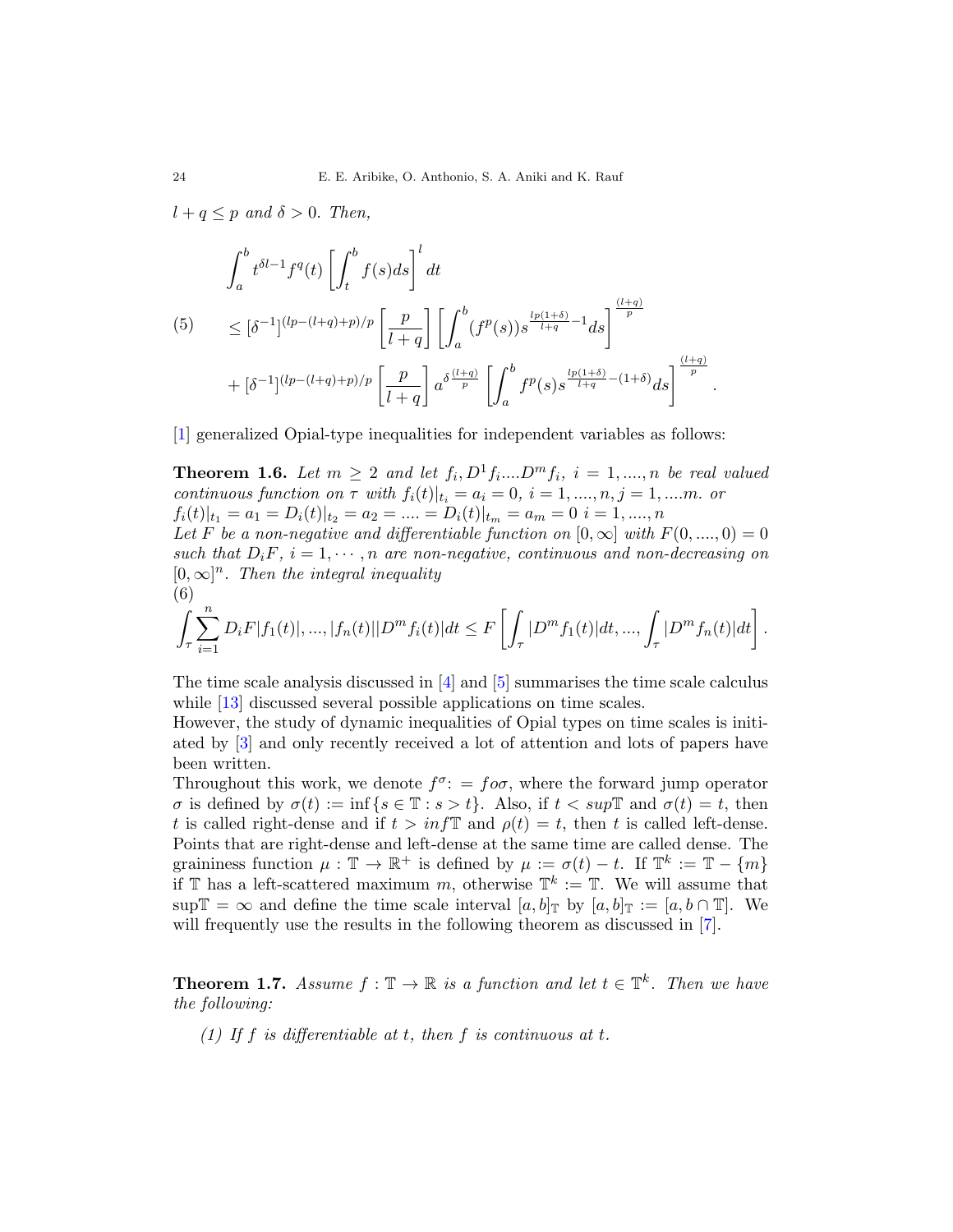(2) If f is continuous at t and t is right-scattered, then f is differentiable at t with

$$
f^{\Delta}(t) = \frac{f(\sigma(t)) - f(t)}{\mu(t)}
$$

(3) If t is right-dense, then f is differentiable at t if and only if the limit

$$
\lim_{s \to t} \frac{f(t) - f(s)}{t - s}
$$

exists as a finite number. In this case

$$
f^{\Delta}(t) = \lim_{s \to t} \frac{f(t) - f(s)}{t - s}
$$

 $(4)$  If f is differentiable at t, then

$$
f(\sigma(t)) = f(t) + \mu(t)f(t).
$$

In order to describe classes of functions that are integrable, the following theorem is introduced.

# **Theorem 1.8.** Assume  $f : \mathbb{T} \to \mathbb{R}$ .

- (1) If  $f$  is continuous, then  $f$  is rd-continuous,
- (2) If f is rd-continuous, then f is regulated.
- (3) The jump operator  $\sigma$  is rd-continuous.
- (4) If f is regulated or rd-continuous, then so is  $f^{\sigma}$ .
- (5) Assume f is continuous. If  $g : \mathbb{T} \to \mathbb{R}$  is regulated or rd-continuous, then fog has that property too.

[\[11\]](#page-7-10) obtained the following results:

**Theorem 1.9.** Let  $\mathbb{T}$  be a time scale with  $t \in \mathbb{T}$ . Let  $\varsigma$ ,  $\zeta$  be real numbers, let  $h, q \in C_{rd}([0, b]_{\mathbb{T}}, \mathbb{R})$  where h and q are positive rd-continuous functions on  $[\alpha, \beta]_{\mathbb{T}}$  such that  $\int_{[0,t]} r(t) \Delta(s) < \infty$ . We define  $\varphi$  as convex function and if  $x : [\alpha, \beta]_{\mathbb{T}} \longrightarrow \mathbb{R}$  is delta differentiable with  $\alpha(0) = 0$ , then we have (7)

$$
\int_{[\alpha,\beta]} (\sqrt{q(s)})^{s+1} x^{\Delta}(s) x^s(s) \Delta(s)
$$
\n
$$
\leq \frac{1}{1+\zeta} (\beta - \alpha)^{s-\zeta} \left( \int_{[\alpha,\beta]} \frac{\Delta(s)}{(\sqrt{h(s)})^{1+\zeta}} \right) \int_{[\alpha,\beta]} (\sqrt{h(s)q(s)})^{1+\zeta} x^{\Delta}(s)^{1+\zeta} \Delta(s).
$$

[\[2\]](#page-7-11) obtained the following results using modified Jensen's inequality on time scales:

**Theorem 1.10.** Let  $\mathbb{T}$  be a time scale with  $t \in \mathbb{T}$ . Let  $\varsigma, \zeta$  and  $\sigma$  be real numbers, let  $h, q \in C_{rd}([0, b]_{\mathbb{T}}, \mathbb{R})$  and positive rd-continuous functions on  $[\alpha, \beta]_{\mathbb{T}}$  such that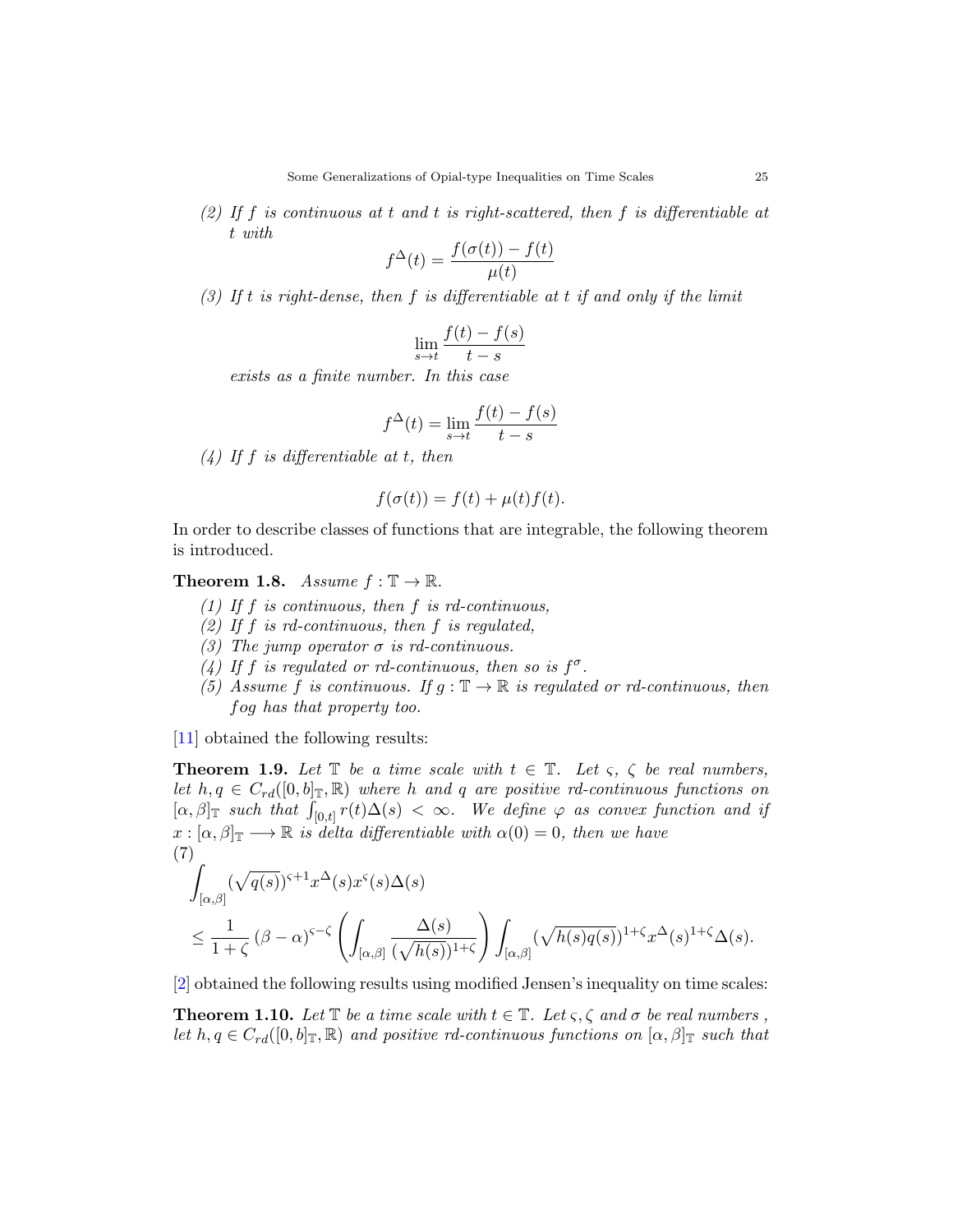$\int_{[0,t]} r(t) \Delta(s) < \infty$  and  $q(t)$  is non-increasing on  $[0,b]$  . We define  $\varphi$  as convex function and if  $x : [\alpha, \beta] \longrightarrow \mathbb{R}$  is delta differentiable with  $\alpha(0) = 0$ , then we have

(8) 
$$
\int_{[\alpha,\beta]} (\sqrt{q(t)})^{s+\sigma} x^{\Delta}(t)^{\sigma} x(t)^{\varsigma} \Delta(t)
$$
  
\n
$$
\leq \frac{\sigma}{\varsigma + \sigma} (\beta - \alpha)^{s} \left( \int_{[\alpha,\beta]} \frac{\Delta(s)}{(\sqrt{h(s)})^{s+\sigma}} \right) \int_{[\alpha,\beta]} (\sqrt{q(s)h(s)} x^{\Delta}(s))^{s+\sigma} \Delta(s)
$$

**Theorem 1.11.** Let  $\mathbb{T}$  be a time scale and  $\alpha, \beta \in \mathbb{T}$  and let  $\varphi : [\alpha, \beta]_{\mathbb{T}} \longrightarrow \mathbb{R}^+$  be a absolutely continuous convex function and  $C_{rd}([\alpha,\beta]_{\mathbb{T}},\mathbb{R}^+)$  be such that  $\xi(t)$  is non-increasing on  $[\alpha, \beta]$  and Suppose that  $x : [\alpha, \beta]_{\mathbb{T}} \longrightarrow \mathbb{R}^+$  is delta differentiable with  $x(\alpha) = 0$ . Then,

(9)  

$$
\int_{[\alpha,\beta]} \xi(t) x^{\Delta}(t)^{\eta} x^{\varsigma}(t) \Delta(t)
$$

$$
\leq \frac{\eta}{\eta + \varsigma} (\beta - \alpha)^{\varsigma \eta} \int_{[\alpha,\beta]} \left( \xi^{\frac{\eta}{\eta + \varsigma}}(t) x^{\Delta}(t)^{\eta} \right)^{\frac{\eta + \varsigma}{\eta}} \Delta(t).
$$

The aim of this work is to generalize some inequalities of Opial-type by using Jensen's and Hölder's inequalities for convex functions.

# 2. Adaptation of some inequalities

Adaptations of Jensen's and Hölder's inequalities are considered in this section.

2.1. Adaptations of Jensen's inequality. Let  $\varphi, \psi$  be continuous and convex and let  $h(s,t)$  be non-negative,  $s \geq 0, t \geq 0$  and  $\lambda$  be non-decreasing. Let  $-\infty \leq \xi(t) \leq \eta(t) < \infty$ , and suppose  $\varphi$  has a continuous inverse  $(\varphi)^{-1}$  (which is necessarily concave).

Then,

<span id="page-4-0"></span>(10) 
$$
\varphi^{-1}\left[\frac{\int_{\xi(t)}^{\eta(t)} h(s,t)d\lambda(s)}{\int_{\xi(t)}^{\eta(t)} d\lambda(s)}\right] \leq \left[\frac{\int_{\xi(t)}^{\eta(t)} (\varphi)^{-1} h(s,t)d\lambda(s)}{\int_{\xi(t)}^{\eta(t)} d\lambda(s)}\right],
$$

with the inequality reversed if  $\varphi$  is concave. The inequality [\(10\)](#page-4-0) is known as Jensen's inequality for convex function. Setting  $\varphi(u) = u^l$ ,  $\xi(t) = 0$  and  $\eta(t) = t$ , then as a consequence of [\(10\)](#page-4-0), we have for  $l \geq 1$ 

(11) 
$$
(\phi(t))^l = \phi \left[ \left| \frac{\int_0^t h(s, t) d\lambda(s)}{\int_0^t d\lambda(s)} \right| \right]^{\frac{1}{l}} \leq \left[ \frac{\int_0^t h(s, t)^{\frac{1}{m}} d\lambda(s)}{\int_0^t d\lambda(s)} \right].
$$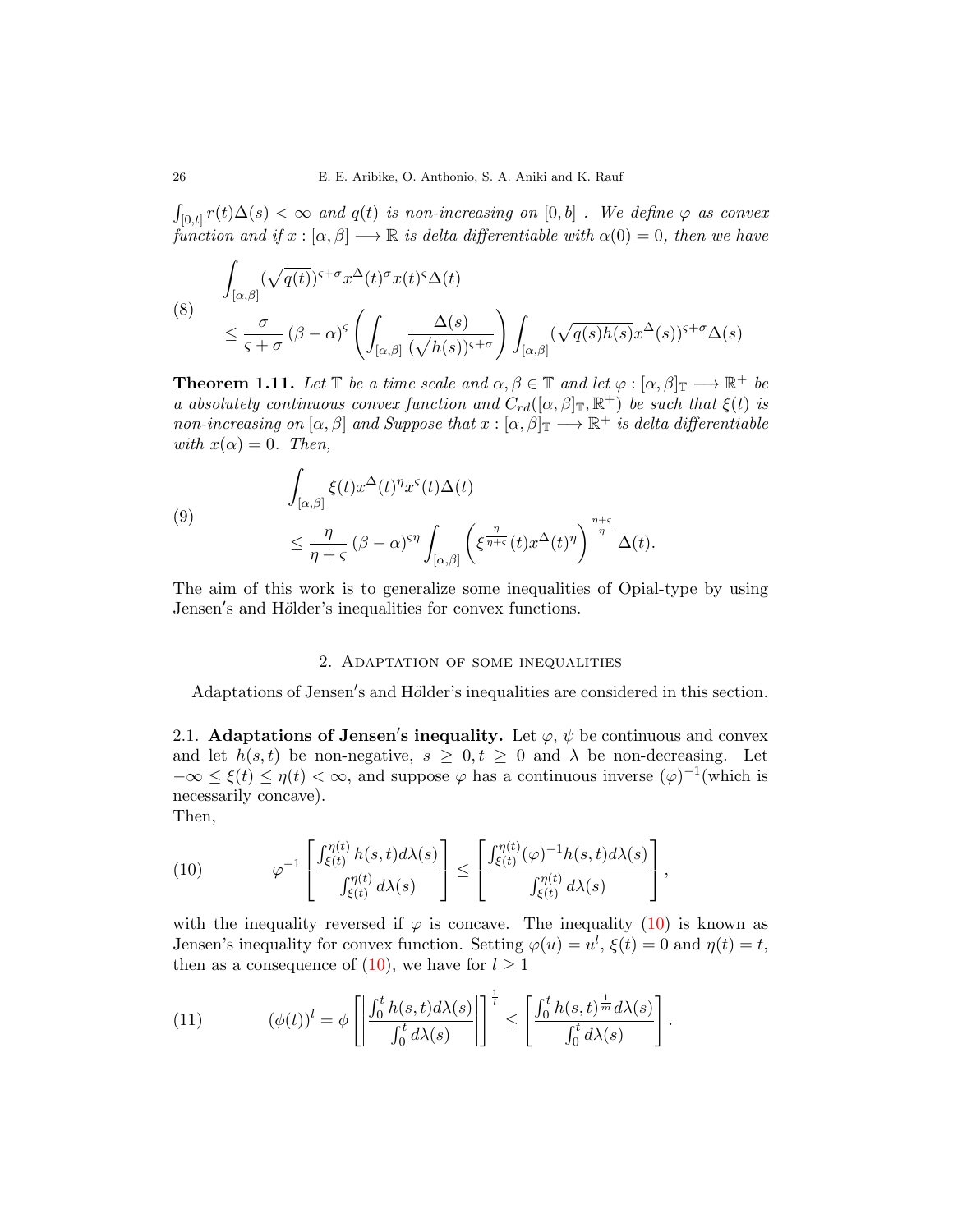2.2. Adaptations of Hölder's inequality. Hölder's inequality on time scale as expressed in [\[4\]](#page-7-6) states that

(12) 
$$
\int_{\alpha}^{\beta} |f(t)g(t)| \, \Delta t \leq \left[ \int_{\alpha}^{\beta} |f(t)|^{k} \, \Delta t \right]^{\frac{1}{k}} \left[ \int_{\alpha}^{\beta} |g(t)|^{l} \, \Delta t \right]^{\frac{1}{l}},
$$

where  $\alpha, \beta \in \mathbb{T}$  and  $f, g \in C_{rd}(\mathbb{I}, \mathbb{R}), k > 1$  and  $1/k + 1/l = 1$ .

(13) 
$$
|c+d|^m \le 2^{m-1}(|c|^m + |d|^m), m \ge 1,
$$

where  $c, d$  are positive real numbers.

# <span id="page-5-0"></span>3. Main Result

**Theorem 3.1.** Let  $x(t)$  be absolutely continuous on  $[0, a]$  and  $x(0) = 0$ . Let  $l > 0$ . Then, the following inequality holds

(14) 
$$
\int_0^a |x(t)|^l |x'(t)| dt \leq \frac{a^l}{l+1} \int_0^a |x'(t)|^{l+1} dt.
$$

In [\(14\)](#page-5-0), equality holds if and only if,

$$
(15) \t\t x(t) = ct
$$

*Proof.* Suppose  $q = 1$  and  $p = l + 1$  in [\(5\)](#page-2-0). Then,

<span id="page-5-1"></span>(16) 
$$
\left| \int_a^b t^{\delta l - 1} f(t) \left[ \int_t^b f(s) ds \right]^l dt \right| \leq [\delta^{-1}]^l a^{\delta} \left[ \left| \int_a^b f^{l+1}(s) s^{(l-1)(1+\delta)} ds \right| \right] + [\delta^{-1}]^l \left[ \left| \int_a^b f^{l+1}(s) s^{l(1+\delta)-1} ds \right| \right].
$$

We write  $(16)$  as

<span id="page-5-2"></span>(17) 
$$
\left| \int_{a}^{b} t^{\delta l - 1} f(t) \left[ \int_{t}^{b} f(s) ds \right]^{l} dt \right| \leq [\delta^{-1}]^{l} a^{\delta} \left[ \int_{a}^{b} \left| f^{l+1}(s) \right| s^{(l-1)(1+\delta)} ds \right] + [\delta^{-1}]^{l} \left[ \int_{a}^{b} \left| f^{l+1}(s) \right| s^{l(1+\delta)-1} ds \right].
$$

Rearranging  $(17)$ , we have

(18) 
$$
\left| \int_{a}^{b} t^{\delta l - 1} f(t) \left[ \int_{t}^{b} f(s) ds \right]^{l} \right| dt \leq [\delta^{-1}]^{l} \left[ \int_{a}^{b} \left| f^{l+1}(t) \right| t^{l+\delta l - 1} dt \right] + [\delta^{-1}]^{l} a^{\delta} \left[ \int_{a}^{b} \left| f^{l+1}(t) \right| t^{l-\delta + \delta l - 1} dt \right]
$$

.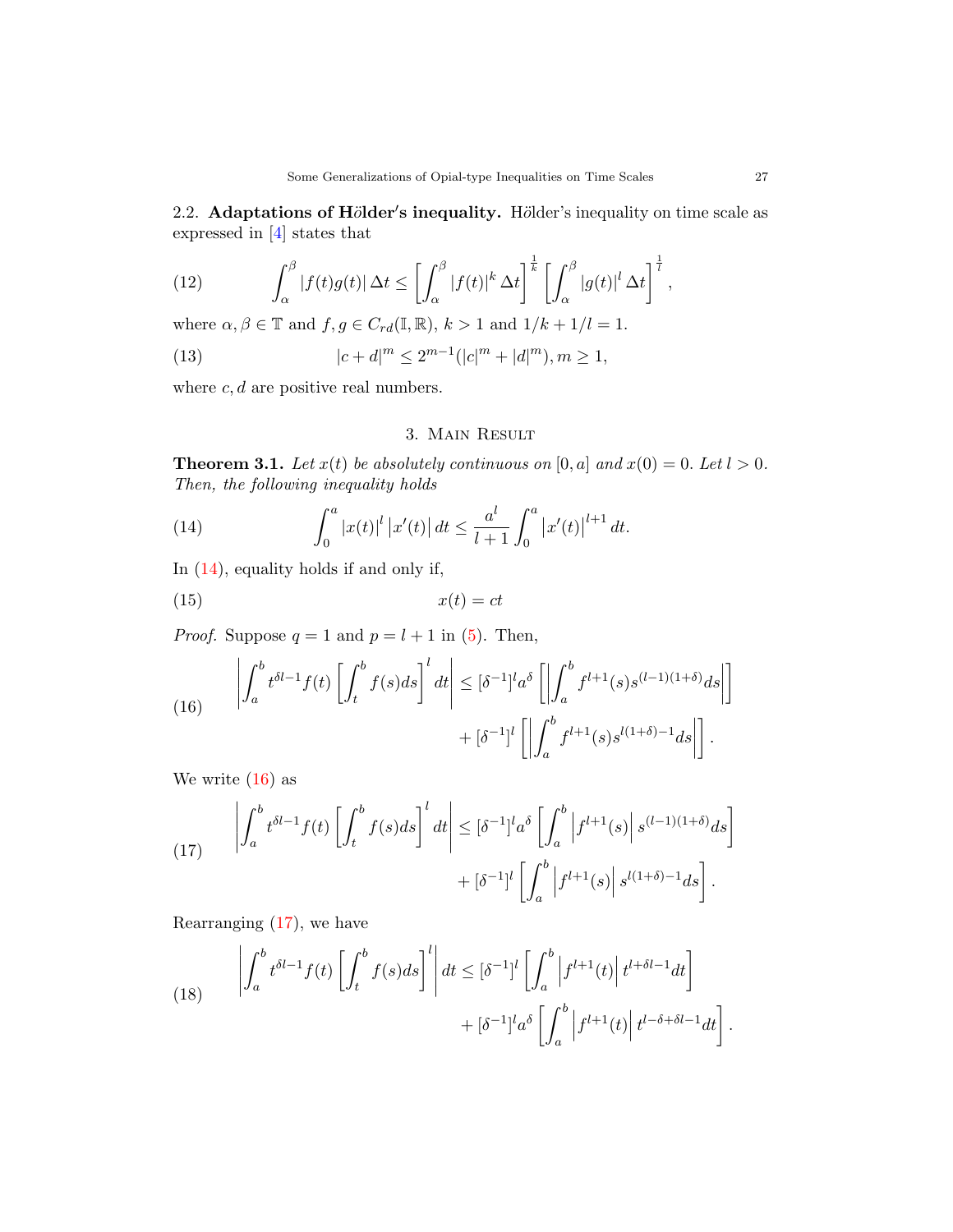Rearranging and factoring out  $t^{\delta l-1}$ , we have (19)

<span id="page-6-0"></span>
$$
0 \leq
$$
\n
$$
\int_{a}^{b} t^{\delta l - 1} \left[ \left[ \delta^{-1} \right]^{l} \left| f^{l+1}(t) \right| t^{l} + \left[ \delta^{-1} \right]^{l} a^{\delta} \left| f^{l+1}(t) \right| t^{l-\delta} - \left| f(t) \left[ \int_{t}^{b} f(s) ds \right]^{l} \right| \right] dt.
$$

If  $t \geq 0$  on [a, b], [\(19\)](#page-6-0) becomes

<span id="page-6-1"></span>(20)  

$$
0 \leq \int_a^b \left[ \left[ \delta^{-1} \right]^l \left| f^{l+1}(t) \right| t^l + \left[ \delta^{-1} \right]^l a^{\delta} \left| f^{l+1}(t) \right| t^{l-\delta} - \left| f(t) \left[ \int_t^b f(s) ds \right]^l \right| \right] dt.
$$

From [\(20\)](#page-6-1)

<span id="page-6-2"></span>(21) 
$$
\int_{a}^{b} \left| f(t) \left[ \int_{t}^{b} f(s) ds \right]^{l} \right| dt \leq \int_{a}^{b} \left[ \delta^{-1} \right]^{l} \left| f^{l+1}(t) \right| t^{l} dt + \left[ \delta^{-1} \right]^{l} a^{\delta} \int_{a}^{b} \left| f^{l+1}(t) \right| t^{l-\delta} dt.
$$

Set  $t^l = b^l$  for  $t \in [a, b]$  and  $l > 0$ , [\(21\)](#page-6-2) gives

<span id="page-6-3"></span>(22) 
$$
\int_{a}^{b} \left| f(t) \left[ \int_{t}^{b} f(s) ds \right]^{l} \right| dt \leq [\delta^{-1}]^{l} b^{l} \int_{a}^{b} \left| f^{l+1}(t) \right| dt + [\delta^{-1}]^{l} a^{\delta} \int_{a}^{b} \left| f^{l+1}(t) \right| t^{-\delta} dt.
$$

Since  $|f(t)| = |-f(t)|, (22)$  $|f(t)| = |-f(t)|, (22)$  becomes

<span id="page-6-4"></span>(23) 
$$
\int_{a}^{b} \left| -f(t) \left[ \int_{t}^{b} f(s) ds \right]^{l} \right| dt \leq [\delta^{-1}]^{l} b^{l} \int_{a}^{b} \left| -f^{l+1}(t) \right| dt + [\delta^{-1}]^{l} a^{\delta} b^{l} \int_{a}^{b} \left| -f^{l+1}(t) \right| t^{-\delta} dt.
$$

Set  $\delta = (1+l)^{\frac{1}{l}}$  [\(23\)](#page-6-4), we obtain

<span id="page-6-5"></span>(24) 
$$
\int_{a}^{b} \left| -f(t) \left[ \int_{t}^{b} f(s) ds \right]^{l} \right| dt \leq \frac{b^{l}}{l+1} \int_{a}^{b} \left| -f^{l+1}(t) \right| dt + \frac{b^{l}}{l+1} a^{(l+1) \frac{1}{l}} \int_{a}^{b} \left| -f^{l+1}(t) \right| t^{-\delta} dt.
$$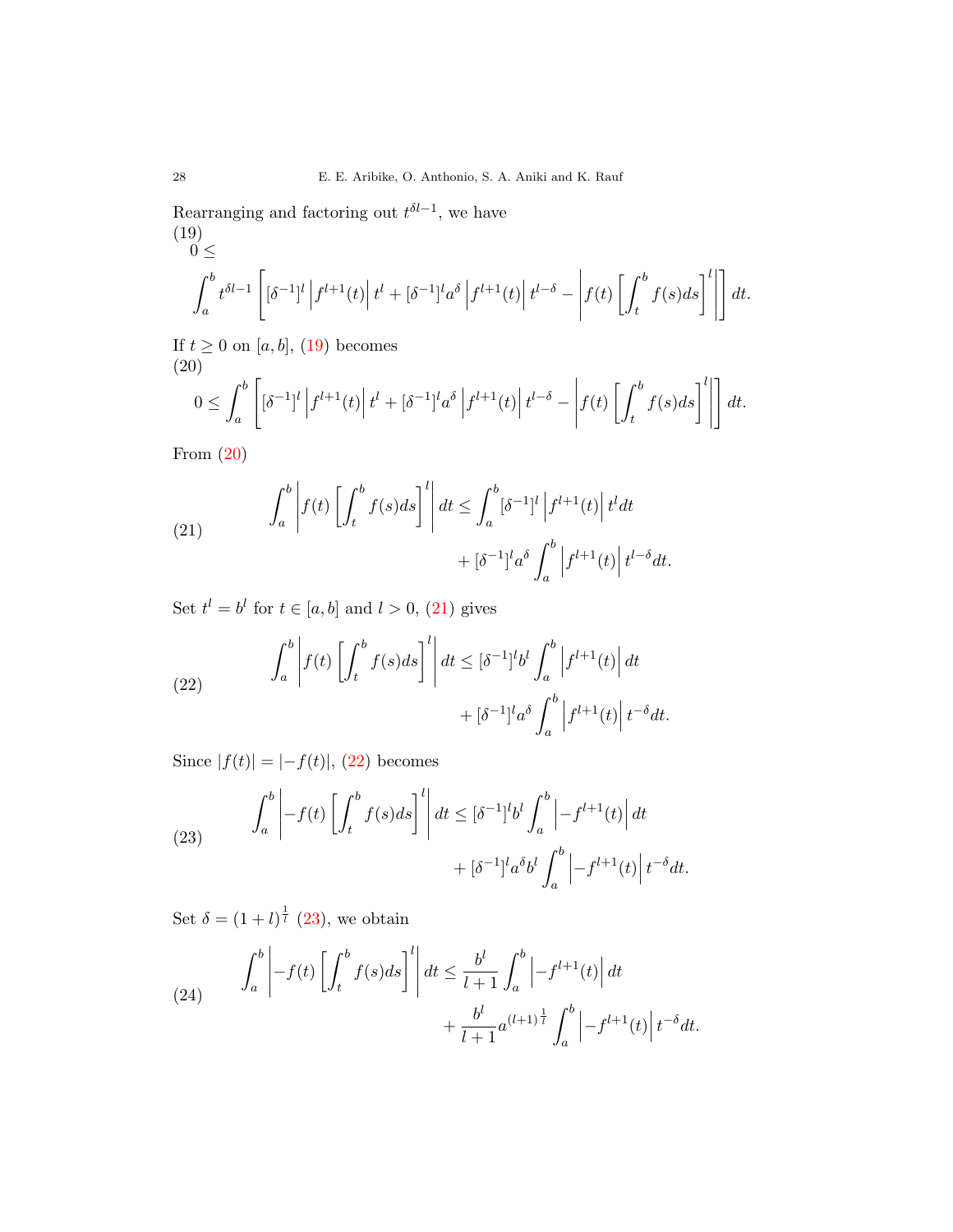Set  $x(t) = \int_t^b f(s)ds$  and  $|x'(t)| = |-f(t)|$  into [\(24\)](#page-6-5), we have

<span id="page-7-12"></span>(25) 
$$
\int_{a}^{b} |x(t)|^{l} |x'(t)| dt \leq \frac{b^{l}}{l+1} \int_{a}^{b} |x'(t)|^{l+1} dt + \frac{b^{l}}{l+1} a^{(l+1)^{\frac{1}{l}}} \int_{a}^{b} |x'(t)|^{l+1} dt.
$$

with  $a \to 0$  in [\(25\)](#page-7-12) and set  $b = h, l = 1$  we have [\(2\)](#page-1-2)

(26) 
$$
\int_0^h |x(t)| |x'(t)| dt \leq \frac{h}{2} \int_0^h |x'(t)|^2 dt.
$$

The proof is complete.

Acknowledgement. The authors are grateful to Lagos State University of Science and Technology, Confluence University of Science and Technology and University of Ilorin for the supports they received from them during the compilation of this work.

Competing interests: The manuscript was read and approved by all the authors. They therefore declare that there is no conflicts of interest.

Funding: The authors received no financial support for the research, authorship, and/or publication of this article.

#### **REFERENCES**

- <span id="page-7-5"></span>[1] ANDRIC M., BARBIR A., PECARIC J. & ROQIA G. (2014). Generalization of Opial-type inequalities in several independent variables. Demonstratio Mathematica. 47 (4), 839-847.
- <span id="page-7-11"></span>[2] Anthonio Y. O. (2018). Some results of Opial-type integral inequalities. Unpublished Ph.D. Thesis, Department of Mathematics, University of Ilorin.
- <span id="page-7-8"></span>[3] Bohner M. & Kaymakcalan B. (2001). Opial inequalities on time scales. Annales Polonici Mathematici. 77 (1), 11-20.
- <span id="page-7-6"></span>[4] Bohner M. & Peterson A. (2001). Dynamic equations on time scales: an introduction with applications. Birkhäuser, Boston, Mass, USA.
- <span id="page-7-7"></span>[5] BOHNER M. & PETERSON A. (2003). Advances in dynamic equations on time scales. Birkhäuser, Boston, Mass, USA.
- <span id="page-7-4"></span>[6] FABELURIN O. O., ADEAGBO-SHEIKH A. G. & ANTHONIO Y. O. (2010). On an inequality related to Opial. Octogon Mathematical Magazine. 18, 32-41.
- <span id="page-7-9"></span>[7] Hilger S. (1990). Analysis on measure chains- a unified approach to conitnuous and discrete calculus. Results in Mathematics. 18 (1&2), 18-56.
- <span id="page-7-2"></span>[8] Hua L. K. (1965). On an Inequality of Opial. Scientia Sinica. 14, 789-790.
- <span id="page-7-1"></span>[9] OLECH C. (1960). A Simple Proof of A Certain Result of Opial. Annales Polonici Mathematici. 8, 61-63.
- <span id="page-7-0"></span>[10] OPIAL Z. (1960). Surune intégalité. Annales Polonici Mathematici. 8, 29-32.
- <span id="page-7-10"></span>[11] RAUF K. & ANTHONIO Y. O. (2017). Time scales on Opial-type inequalities. Journal of Inequalities and Special Functions. 8 (2), 1-13.
- <span id="page-7-3"></span>[12] ROZANOVA G. I. (1972). Integral Inequalities with Derivatives and with Arbitrary Convex Functions. Uc. Zap. Mosk. Gos. Ped. In-ta im. Lenima. 460, 58-65.